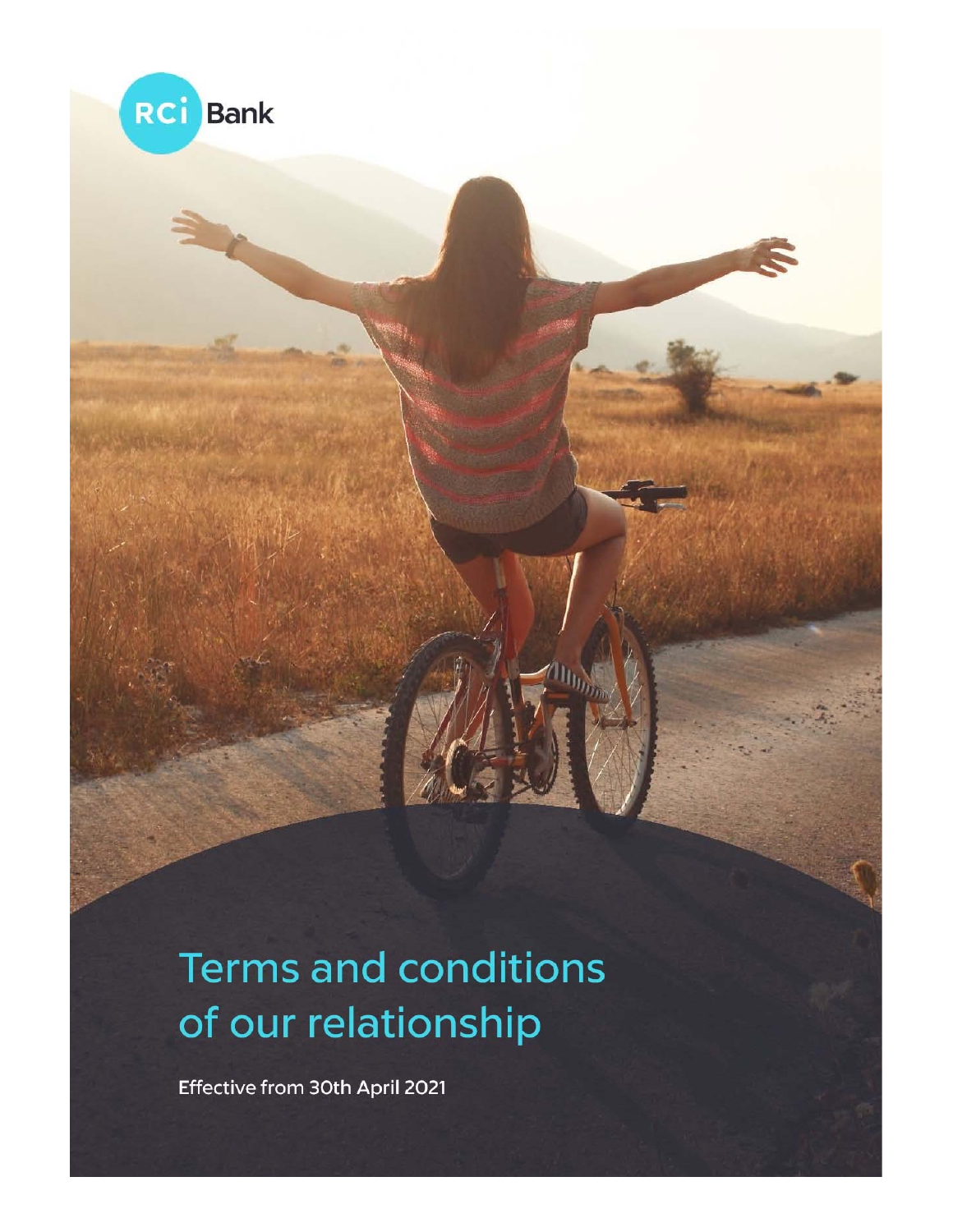

# Hello,

Thank you for taking the time to read the small - but important - print. These terms and conditions govern our relationship and it's important you read and understand them. Together with Managing Your Account, Account Information Summary, Customer Privacy Policy, and the Deposit Scheme (FSCS) Info Sheet they form your Agreement with us.

To view any of the documents making up your agreement please just ask, or visit: rcibank.co.uk/support-centre/legal-centre/your-agreement

# First things first - this is what we mean when we use these words:

We and us means RCI Bank UK and includes our successors and assigns; and you and your means the account holder.

Account means your savings account with us;

**BACS** is the Bankers Automated Clearing Service;

**Business Day** means Monday to Friday excluding UK bank holidays, which are different to our working days;

CHAPS is a payment via the Clearing House Automated Payment System;

Easy Access account is an account where the interest rate is variable and where the interest rate can increase or decrease. You can also withdraw your funds whenever you want without any notice;

Notice account is an account where the interest rate is variable and where the interest rate can increase or decrease. Withdrawals and account closure requests are subject to a minimum notice period.

Fixed rate account is an account where interest is paid at a fixed rate for all or part of the term;

Internet banking is the service provided by us via the world wide web at www.rcibank.co.uk

Joint and several power of attorney is the term we use to describe power of attorney agreements which are operated on a single signature basis, even when there is more than one attorney;

Linked account is the UK personal bank account you use to make and receive payments from your account;

**Online account** means an account which may be operated via internet banking;

Receivership Order is a UK court order granting a third party the rights to operate your account on your behalf;

United Kingdom refers to the countries of the United Kingdom only and excludes Crown dependencies and British Overseas Territories;

Working day means the days our office is open, which are Monday to Sunday excluding UK bank holidays;

Your correspondence address means the address which we hold for the first named account holder except where the account is held under a 'joint and several' power of attorney or receivership, where it shall be such address as we are notified of.

If we use any definitions in the singular, it will mean the same in the plural, and vice versa.

## 1. Account opening

## If you're over 18, a UK resident and agree to these terms, it's likely you can open an account.

More specifically:

1.1. To open an account you need to be a private individual aged 18 years or over and resident in the UK with the right to remain indefinitely.

1.2. You can cancel your agreement with us within 14 calendar days of account application. You can cancel your account by sending a request by email to hello@rcibank.co.uk or by post to 'Freepost: RCI BANK' (that's all, no stamp or address details needed). You may also be able to cancel your agreement through internet banking, provided your product terms allow.

We can move your balance to an RCI Bank easy access account or return your money without charge. If your initial payment was made by cheque we'll return your money electronically and close your account once the cheque has cleared.

1.3. Your account is a non-payment account. This means you can't use it to make day-to-day payments to third parties.

1.4. The person(s) named in the application will be the account holder(s).

1.5. We can decline to open accounts or decline deposits in our sole discretion and we reserve the right to not enter into correspondence or discussion.

1.6. Once your account is open, we'll give you access to it in line with the agreement.

- 1.7. You cannot open an account if:
	- a) It is for a business, charity, club or association;
	- b) Your address is 'care of' or not within the UK;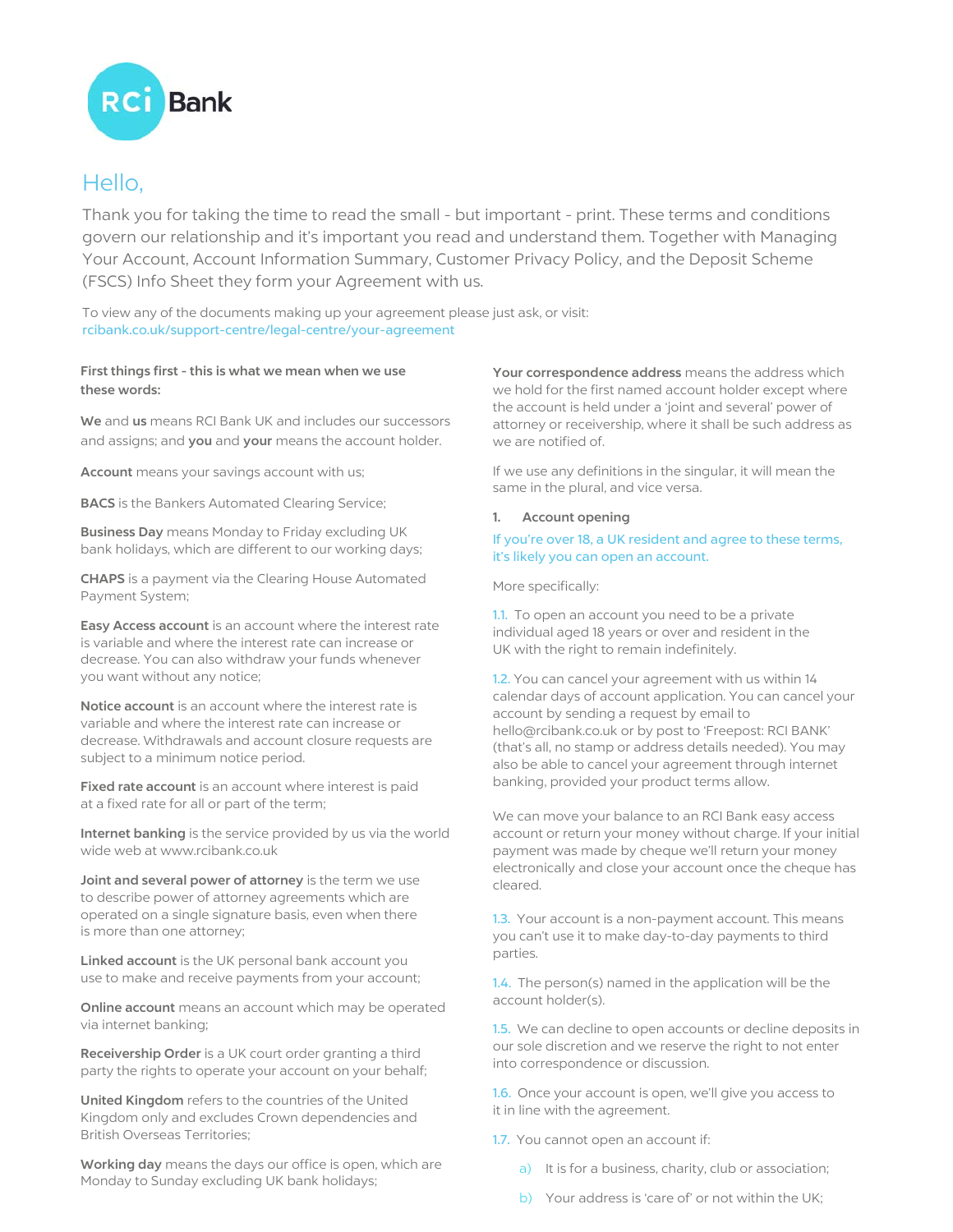- c) You, or any other account holder, do not live in the UK for tax purposes;
- d) It is for a trust or settlement, including will trusts; or
- e) You do not meet the age requirement or any other specific requirements for the account as explained in the account opening information.

### 2. Managing your account

You can transfer money in and out using your linked account as long as you use your RCI Bank account reference code.

More specifically:

- 2.1. We don't accept cash or bankers drafts and all payments need to be in sterling.
- 2.2. To pay in and out of your account with us, you need to set up and use a linked account or another RCI Bank savings account. Your linked account must be a UK bank or building society current account in your name. You must only have one linked account at any one time and this will be used to make and receive payments to and from all the accounts you hold with us.
- 2.3. To pay into your RCI Bank savings account from your linked account using BACS, CHAPS, Faster Payments and standing order:
	- a) All payments into your account must use your RCI Bank payment reference. If the payment is received without a valid reference the funds will be returned to the originating bank account. We will also return a payment if a deposit (excluding interest) is made that takes you above the maximum account limit.

Maximum account balance:

- Freedom Savings Account £250k
- 95 Day Notice Savings Account £1m
- 1-5 year Fixed Term Accounts £1m
- b) For electronic payments, subject to these timings:
	- i) We'll apply interest from the day we receive your money, but if we receive your payment after 1pm it won't show on your account until the next business day.
	- ii) On weekends, bank holidays and seasonal holidays add extra time accordingly.
- c) You can also use a personal cheque to make your first payment into a new account. These will show in your account from the seventh business day (due to the cheque clearing process).
- 2.4. If your account terms allow, you can make a withdrawal from your RCI Bank savings account to your linked account - this can normally take a couple of days, see table below:

| Day and time you<br>make payment                           |                      | Mon  | Tues. | Wed   | <b>Thurs</b> | Fri  | Sat  | Sun  |
|------------------------------------------------------------|----------------------|------|-------|-------|--------------|------|------|------|
| Day received<br>in linked<br>account<br>(by end of<br>day) | <b>Before</b><br>2pm | Tues | Wed   | Thurs | Fri          | Mon  | Tues | Tues |
|                                                            | After<br>2pm         | Wed  | Thurs | Fri   | Mon          | Tues | Tues | Tues |

- a) Make a transfer by 2pm on a business day and the money should be available in your linked account by the end of the following business day. Where the 24th and/or the 31st of December falls on a business day, an earlier withdrawal cut off time of 11am will apply.
- b) If you really need your money the same day, you can, at our sole discretion, make a CHAPS payment as long as you call us. CHAPS payments are subject to a £15.00 charge per transfer and/or as detailed on your Account Information summary. We can change the services we provide from time to time.
- c) If making a withdrawal from a Notice account, you must add the full notice period to the above timescales. For example, if your notice product has a 95 day notice period, you must first provide notice and then 95 days later your payment will be processed in line with the above timescales.
- 2.5. If we change our interest rate, we'll let you know by email (or by post if we don't have a valid email address for you).
- 2.6. When you request a transaction, you're consenting to us acting on your instructions.
- 2.7. We may limit the maximum investment you hold with us for one or all of your accounts.
- 2.8. We may choose not to act on your instructions without explanation if, in our opinion, to do so may be contrary to regulations or laws.
- 2.9. If you change any details (for example, your name, address, email address or bank account details) you must let us know as soon as possible. We may need documentary evidence before applying some changes.
- 2.10. We'll contact you by phone, post, email and secure message. All post will be sent to your correspondence address. We'll contact you by phone in the first instance if there are suspected or actual fraud, or security threats, relating to your account with us. We will not ask for your passwords and you must not reveal your passwords to third parties. You are responsible for your own account security and we cannot be liable if you compromise your account security.
- 2.11. You need to keep your address up-to-date for security. If we receive returned mail from your address, we'll 'lock' your account to prevent withdrawals being made and will 'unlock' it when we're satisfied that we have your correct address.
- 2.12. Where there are transactions on your account, we will provide you with an account statement, free of charge, at least once a month. You can also view and download an account statement whenever you're logged in to internet banking. We can also provide additional printed statements or special formats on request.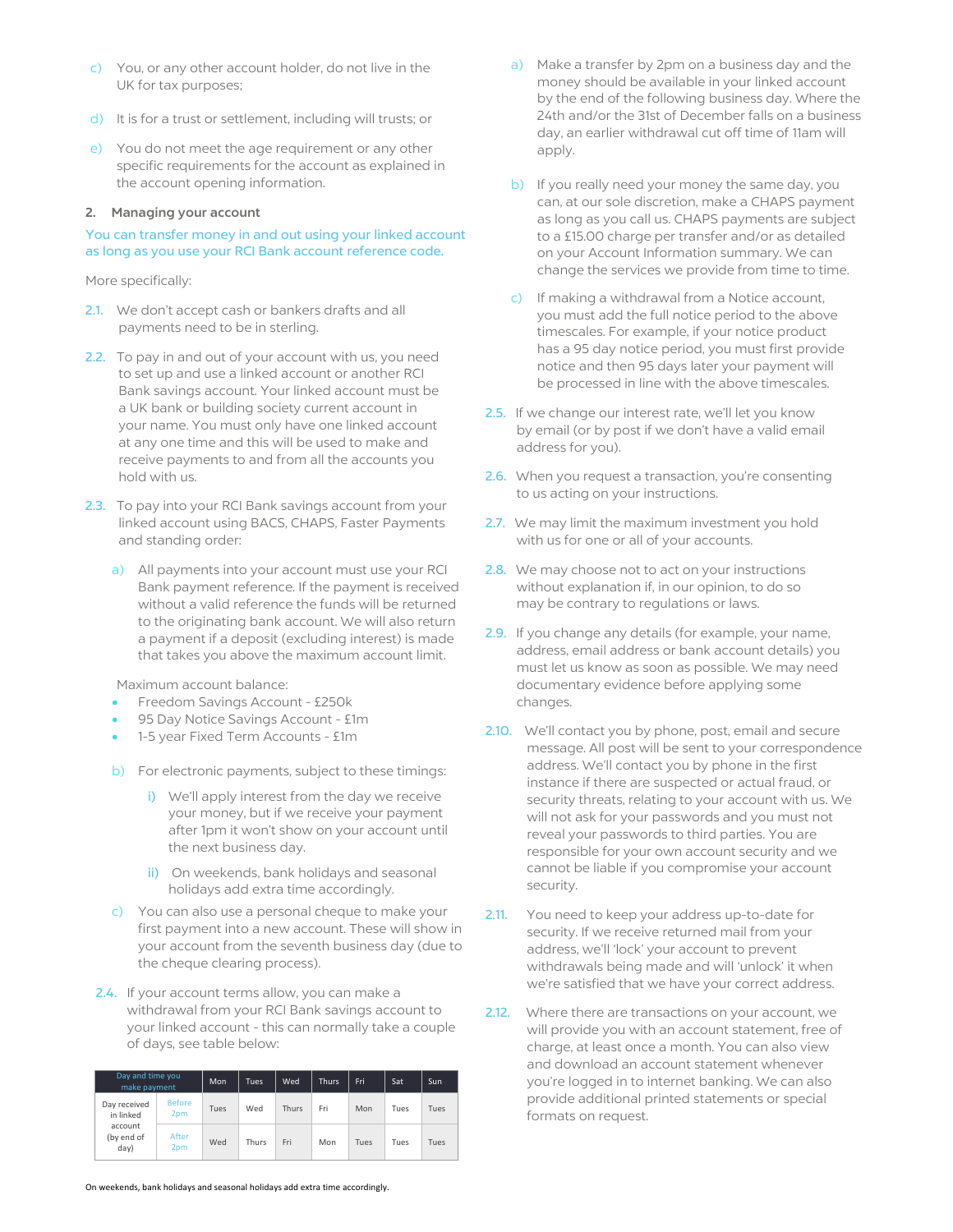2.13. All standard fees and charges are mentioned in the Account Information Summary, available at rcibank.co.uk/support-centre/legal-centre/youragreement and you can request a copy at any time.

> We may also make charges for non-standard services provided on your account - we'll let you know in advance. We may revise our charges to reflect changes in reasonable overheads and costs.

- 2.14. You can find applicable interest rates for each of your accounts by logging onto internet banking. Ask us or visit rcibank.co.uk/support-centre/legal-centre/youragreement for current and historic interest rates. The daily interest rate is 1/365th of the annual rate and interest will be credited to your account monthly or annually upon your choice.
- 2.15. If funds appear in your account that you weren't expecting, you must notify us and return them to us as soon as you are aware. We may also at our sole discretion, debit your account in the event of funds being transferred into your account in error without notice.
- 2.16. Your main residency must be the UK, so we'll need to close your account if you move abroad. If you're moving abroad for a short period of time and keeping your UK address and linked account, please get in touch with us as soon as possible and we shall consider your circumstances.
- 2.17. If you choose to contact us by post or email, please don't assume that we have received it unless we confirm receipt. We would recommend using recorded delivery if you are contacting us by post.

#### 3. Joint accounts

## You can normally apply to have an account with somebody else provided you comply with the terms and conditions. If you do, you're both in charge and both liable.

More specifically:

- 3.1. You agree that we'll act on the instructions of either account holder and we shall not be liable if we act in accordance with any account holder's instructions.
- 3.2. Both account holders are bound by the Agreement and are fully responsible for all transactions made. You are also responsible for all instructions given on the account and any money which may become due.
- 3.3. We will not be able to change, vary or otherwise modify the access of joint account holders to an account.
- 3.4. As you are both joint account holders, any one of you can give us instructions, including withdrawing the full balance and closing the account, without the knowledge or agreement of the other account holder(s).
- 3.5. Together and separately, you are both responsible for complying with the terms and conditions of your account and are fully responsible for any money which may become due to us under them.

This means we have the right to demand payment of the full amount of any money owed to us, not just a share of it, from any one of you.

# 4. Operating your account and keeping your account secure

## Take responsibility for your account, access and security. Know your accounts well, and your security will be in

Specifically:

- 4.1. To operate your account you must use a valid and current personal email address that only you have access to and which you're entitled to use (for example, not your employer's email address).
- 4.2. You're responsible for the security of the email address and device you use to access internet banking and to ensure that it is protected from unauthorised attempts to gain access to your account. We strongly recommend using up-to-date virus checking and firewall software. We also recommend that you do not use public computers where your information could be obtained.
- 4.3. You must not, or attempt to, interrupt or interfere with the working of our website or internet service in any way whatsoever; this includes hacking, tampering with security or any other disruption.
- 4.4. We aim to be there when you need us, but cannot guarantee the availability of our online service or website at all times.
- 4.5. Links provided to other websites from our website are solely for information and we're not responsible for their content.
- 4.6. We may suspend the service available to you if the following apply (and/or we have reasonable grounds to believe that):
	- a) You are not adhering to the Agreement;
	- b) You have acted fraudulently or negligently;
	- c) Someone else is trying to access or use your account;
	- d) Your User ID and/or security details may be known to or used by someone else;
	- e) The relationship between us has broken down as a result of your conduct, for example, you have acted with abusive or threatening behaviour towards our staff;
	- f) If laws and regulations change, the legal and/ or regulatory conditions change and/or we're ordered to by a legal or regulatory body or court;
	- g) It may cause us to break the law (such as we have a reasonable suspicion that the funds are the proceeds of crime) or a contractual duty;
	- h) Your account is being used for an illegal purpose;
	- i) There is a dispute about entitlement to the money in the account that we reasonably believe to be genuine; or any other reason to safeguard your and our interests.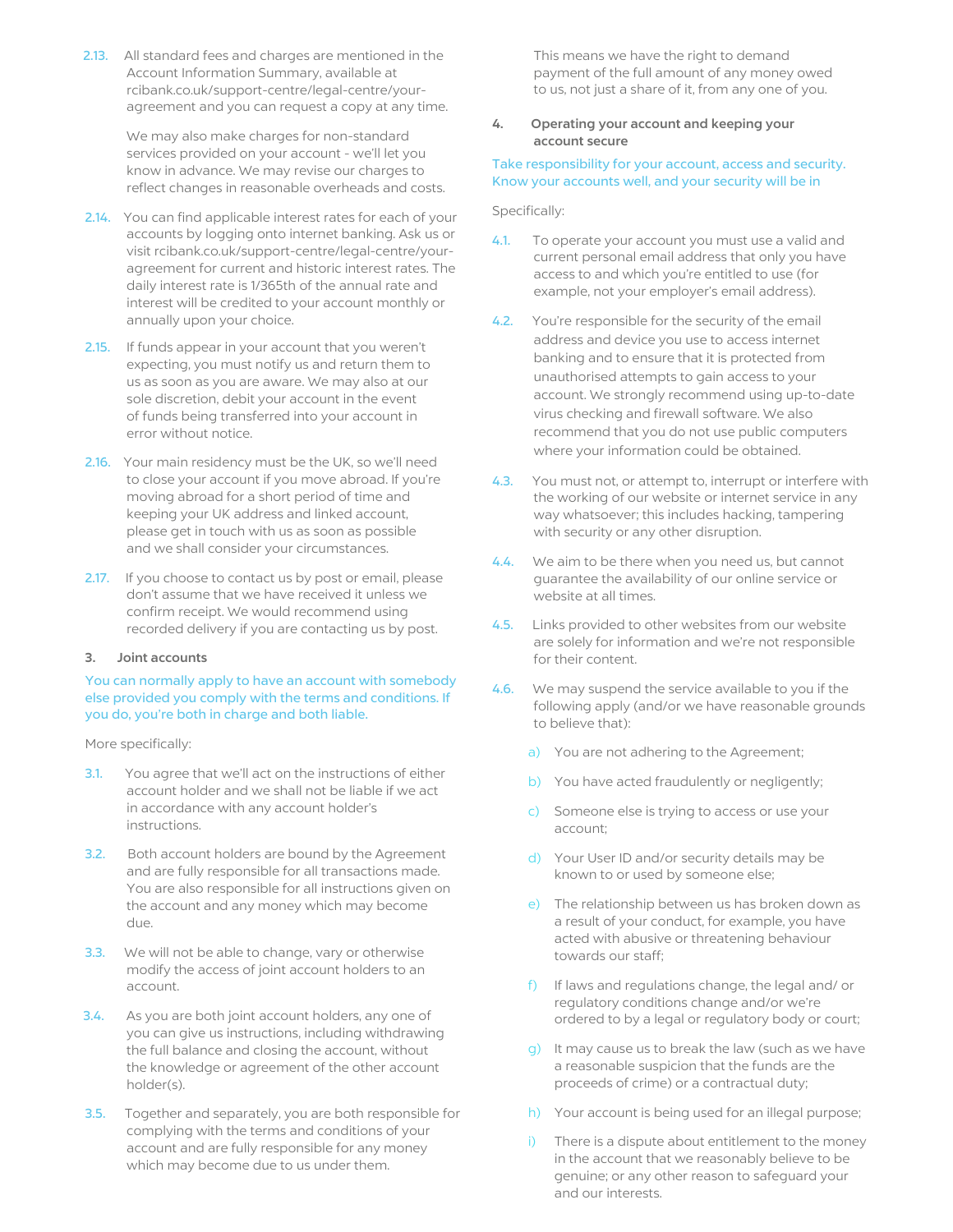- 4.7. If we 'lock' your account for any reason, we'll notify you in writing as soon as possible (unless we're legally prevented). We'll resume the service once the issues have been resolved.
- 4.8. If fraudulent activity is suspected or has been found on your account, we may ask you to report the matter to the police and obtain a crime reference number. We may give the police or other financial crime agencies any information they need during an investigation to assist them in establishing whether someone else is using or has used your User ID, password or your security details.
- 4.9. If you authorise another person or persons to operate an account (for example, via a third party, 'joint and several' power of attorney, Receivership Order etc) you remain responsible for the actions or omissions of the attorney as if they were your own. We shall not be responsible for any loss or damage where you have authorised such third party to operate your account.

#### 5. Closing your account

You can close your account but we may need to see evidence. If we close your account we'll give you notice.

More specifically:

- 5.1. You can close your account through internet banking at any time, as long as the product terms allow.
- 5.2. If an account holder dies, please get in touch we'll need to see the original / certified death certificate and either a completed Grant of Probate (for balances of £10,000 or more) or a completed small estates form (for balances under £10,000). For joint accounts, the balance will pass to the surviving account holder.
- 5.3. We may also close your account after giving you 30 days' notice if there are good legal, regulatory or commercial reasons for it. Without prejudice to any other terms and conditions, we may end the agreement and close your account with at least 30 days notice for any other reason. This will not affect our obligation to pay you interest up until the date of termination. We shall not enter into communications for the closure of your account. We may terminate your agreement immediately if you are in breach of this agreement or any other agreement with us.
- 5.4. We can also close your account without notice if we have been unable to confirm your identity or we reasonably believe that:
	- You have been abusive or threatening to our team;
	- You are not eligible for the account;
	- The security of the account has been compromised;
	- You have given us false or incomplete information in connection with the account;
- Your account is being or has been used illegally;
- You have been in serious or persistent breach of the terms and conditions of your account; or your account has been identified as being dormant in accordance with this agreement.
- 5.5. If we close your account we will repay the money in the account to you, together with all interest. If your identity has not been confirmed, we must return the money to the account the funds came from.
- 5.6. We can stop you making any transactions on your account temporarily and without notice where we are required to do so by law or for any of the reasons referred to in this agreement.
- 5.7. We can close your existing account and open a new one if the security of your account has been compromised.
- 5.8. We can move your account to another savings account with us if we believe it is appropriate for you or there are good commercial reasons for doing so – for example, if we decide to stop offering your particular type of account. We will give you at least 30 days' notice if we are going to do this. In the meantime, you will be free to close your existing account straightaway and without being charged.
- 5.9. We will not be in breach of this agreement or otherwise liable to you for any failure to perform or delay in performing our obligations under this agreement to the extent that such failure or delay is due to abnormal and unforeseeable circumstances beyond our control despite our efforts to perform our obligations.

#### 6. Changes and transfers

## You can't change the terms and conditions, but we can we'll let you know if we do.

More specifically:

- 6.1. You're unable to amend the agreement at any time.
- 6.2. We can change your agreement for reasons you'd expect, such as responding to changes in laws and regulations, legal and regulatory requirements, best practice, our business, service, products etc. If we make changes which don't negatively affect you, we'll let you know in writing with no notice; otherwise we'll give you at least 30 calendar days' written notice. At the end of this period, the amended agreement shall apply.
- 6.3. We can transfer and/or assign all or any of our rights or obligations under the agreement and your accounts and deposits at any time. We may provide any potential transferee with any information we hold about you and your accounts. If we transfer our rights the transferee can exercise and enforce our rights only to the same extent as we could before the transfer. Any transfer will not prejudice your guarantees or rights under these terms and conditions.

You have moved abroad;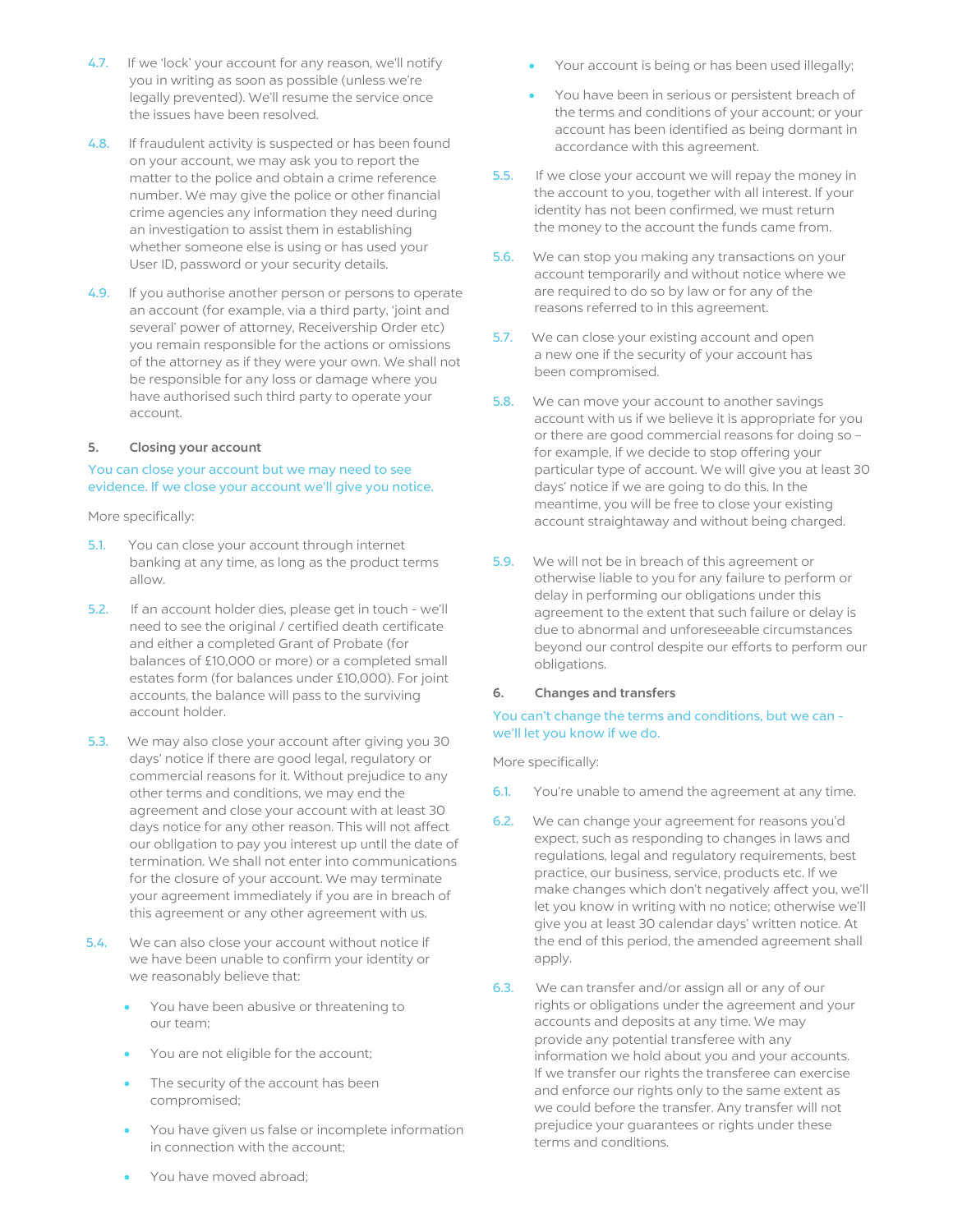#### 7. Data protection

## We respect your data and mainly use it to stay in touch, but we do use online databases to verify details.

More specifically:

- 7.1. We'll verify your application by searching records held by credit reference and fraud prevention agencies. These agencies provide credit and electoral roll information and can verify your identity. Other organisations will be able to see the searches for the purposes of identity checking and this will not impact your credit score.
- 7.2. We and other organisations may access and use information recorded by fraud prevention and other agencies from other countries to prevent fraud and money laundering or other criminal offences. This may include, for example, applications for credit or other facilities, recovering debt, checking details on proposals and claims for insurance, checking details of job applicants and employees. If we believe you may have tax obligations in other countries, we may be required to disclose information about you directly to those tax authorities, or to HM Revenue & Customs, who may share information with the other tax authorities. This information could include the account number, balance, any interest payments to the account, your name, address, country of residence and tax reference for that country. Should you have any queries relating to the use and storage of information or if you want to receive details of the relevant fraud prevention agencies we use please write to us at: "Freepost: RCI BANK" (that's all - no stamp or address details needed). You can request a copy of all the information held on file about you.
- 7.3. These agencies may link your records with your financial associates. Links between financial associates will remain on your file until such time as you successfully disassociate with them and update the credit reference agencies.
- 7.4. If false or inaccurate information is provided and fraud is identified, details will be recorded and passed to fraud prevention agencies. Law enforcement agencies may access and use this information.
- 7.5. Information about applicants will be collected and held on RCI Bank systems and used to process your application, ongoing account maintenance, administrative purposes and testing of new systems.
- 7.6. We'll only process personal data you provide to us in accordance with the Data Protection Act 2018, the Privacy and Electronic Communications (EC Directive) Regulations 2003, (as updated from time to time) and other applicable privacy laws, as amended from time to time.
- 7.7. If you are liable to pay tax in a country other than the UK or have a tax liability outside of the UK, we may provide details of your accounts with us to the tax authorities of these other countries if

7.9. For a detailed summary about the information we collect, how this information is used, your rights under data protection laws and more, please take a look at our Privacy Policy, which can be found here: rcibank. co.uk/support-centre/legal-centre/your-agreement.

> We may monitor or record your phone calls for training, quality checking and other business purposes.

#### 8. Liability

## You take responsibility for how you bank, and we'll take responsibility for making sure your money is secure and available when you'd like it.

More specifically:

- 8.1. Where an unauthorised transaction occurs and subject to the terms and conditions of this agreement we'll restore your account to the state it would have been had the issue not happened.
- 8.2. Subject to the terms of this agreement, if we fail to execute a transaction or incorrectly execute a payment transaction on your account, we'll restore the account to the state it would have been in had the issue not happened.
- 8.3. If you believe you've identified an issue as described in clause 8.1 and 8.2, you must let us know as soon as possible after becoming aware of the transaction.
- 8.4. If we receive a transaction from your linked account but we fail to comply with our legal obligations in relation to crediting your account, we will immediately make available the amount of the payment to you.
- 8.5. We will, if you ask us to, immediately and without charge, make efforts to trace any incorrectly executed transaction free of charge and we will notify you of the outcome.
- 8.6. We're not liable if we do not act on your instructions for any reasons set out in the agreement or if we cannot carry out our responsibilities to you because of:
	- a) Something outside of our control and/or something we cannot reasonably control (for example, internet banking failure not caused by us).
	- b) Your breach of this agreement
	- c) Legal or regulatory requirements where complying with legal or regulatory compliance obligations mean we can't act on your instructions.
	- d) Any other reason which means we cannot continue with this agreement due to circumstances or changes which were not known at the time we entered into this agreement or would change the basis upon which we entered into this agreement.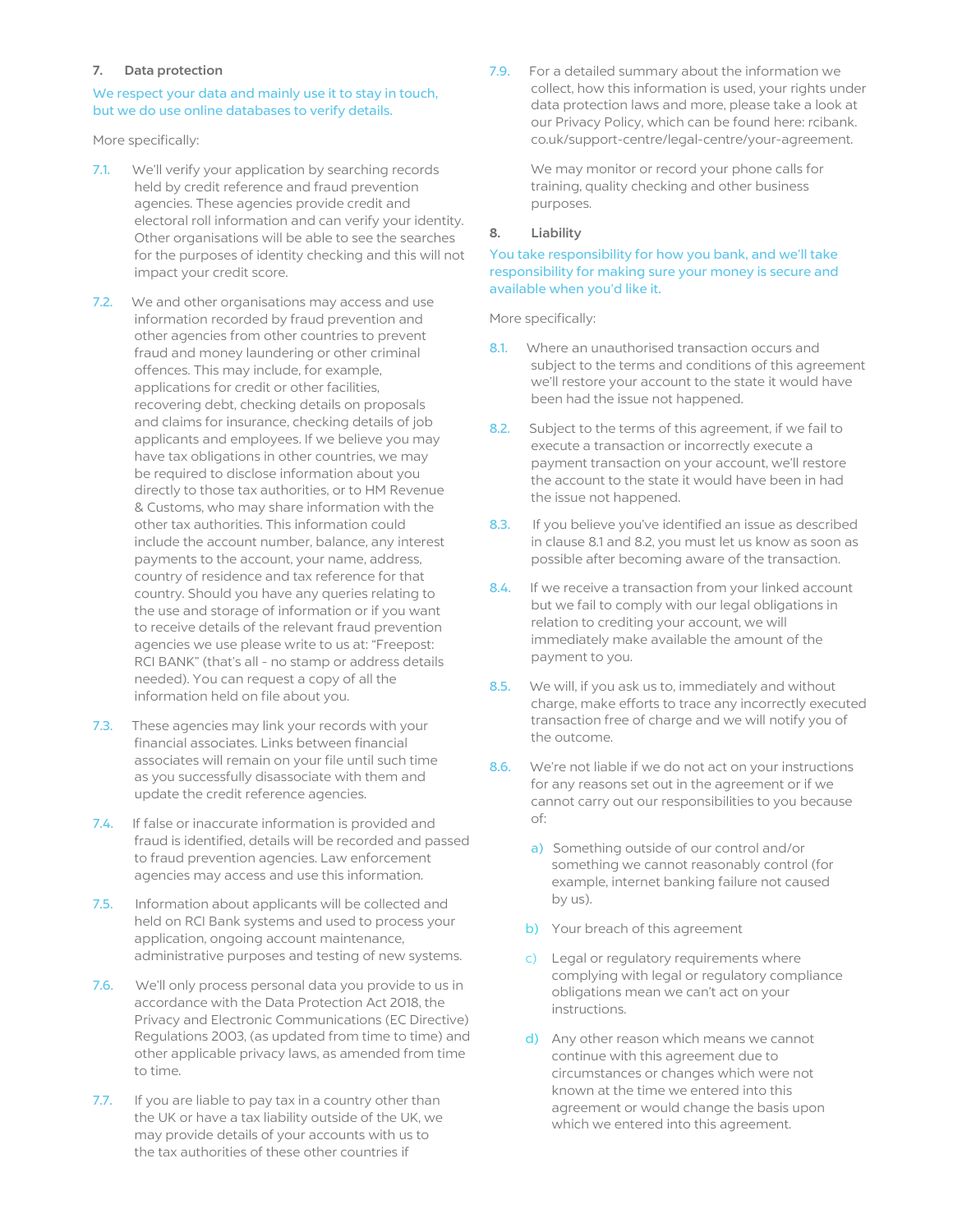- 8.7. In the absence of fraud or gross negligence from us, we won't be liable for any loss or damage incurred by you arising directly or indirectly from us acting on your Instructions or you using our service. In particular, you're responsible for making sure that the device and line you use to contact us on has not been open to abuse from other people.
- 8.8. You will be liable for reasonable losses incurred as a result of failure to keep the security of your account safe, and you'll be liable for all losses incurred as a result of any unauthorised transaction on your account where you have acted fraudulently; or have acted with intent or gross negligence or failed to comply with the agreement.

#### 9. General

# These things may not fit into the above categories, but they're just as important:

- 9.1. The account will always be your property or, upon your death, will become part of your estate, no matter how many years have passed.
- 9.2. Money in your account cannot be derived from or connected to any illegal activity.
- 9.3. You'll need to declare your source of wealth if your account balance reaches certain limits as we may determine from time to time.
- 9.4. If we waive any breach of these terms and conditions that shall not be considered to be a waiver of any subsequent breach.
- 9.5. We don't have to recognise any third party's interest in the account unless a court order prevents otherwise, nor will we be liable for failure to do so.
- 9.6. Your account may become dormant if we see no activity or contact from you for a reasonable period.
- 9.7. We'll respond to any request to gain access to dormant account funds in a reasonable and timely manner to confirm the eligibility of the claimant in line with our current Dormant Account policy. The British Bankers Association has produced a leaflet entitled 'Dormant Bank Accounts - how banks handle losing touch with personal customers', available from them or us on request.
- 9.8. Our customers are protected, covered by the UK Financial Services Compensation Scheme (FSCS). Deposits with RCI Bank UK are protected under this scheme up to £85,000. The scheme limit relates to each account holder and not for each account. For joint account holders the scheme will assume that the money is split equally unless evidence shows otherwise. Formore information on the FSCS compensation scheme you can visit www.fscs.org.uk or at rcibank.co.uk/supportcentre/security-centre/ guarantee-scheme.
- 9.9. We'll only communicate in English, and this agreement is governed by English law and the courts of England and Wales have exclusive jurisdiction.
- 9.10. We can make changes to the terms and conditions of your account for any one or more of these reasons:
	- to take account of changes in technology or the systems we use (including developments in digital banking) and changes we may make in the way we look after your account;
	- to meet our legal and/or regulatory compliance requirements, any change in the law or decision by an Ombudsman, code of practice or legal and/or regulatory guidance;
	- to make them clearer or more favourable to you or to correct errors;
	- to allow us to harmonise the terms and conditions should we acquire the accounts of, or take over or merge with another provider of savings accounts; or
	- to introduce or remove services or facilities to the account.
- 9.11. If we make changes which don't negatively affect you, we'll let you know in writing with no notice; otherwise we'll give you at least 30 calendar days' written notice. During this notice period, you will be free to close your account without charge. At the end of this period, the amended agreement shall apply.

#### 10. How we handle questions and complaints

# We recognise sometimes things go wrong, so if you are unhappy with something please let us know so we can look into the issue.

You can contact us in the following ways:

Call us on 0345 6056 050

Write to us at: Freepost RCI Bank

Email: hello@rcibank.co.uk

If we cannot resolve your complaint to your satisfaction you have the right to refer it to the Financial Ombudsman Service (FOS), which provides independent assessment of complaints.

Address: Financial Ombudsman Service, Exchange Tower,

London E14 9SR

Phone: 0800 023 4567

Email: complaint.info@financial-ombudsman.org.uk Website: www.financial-ombudsman.org.uk